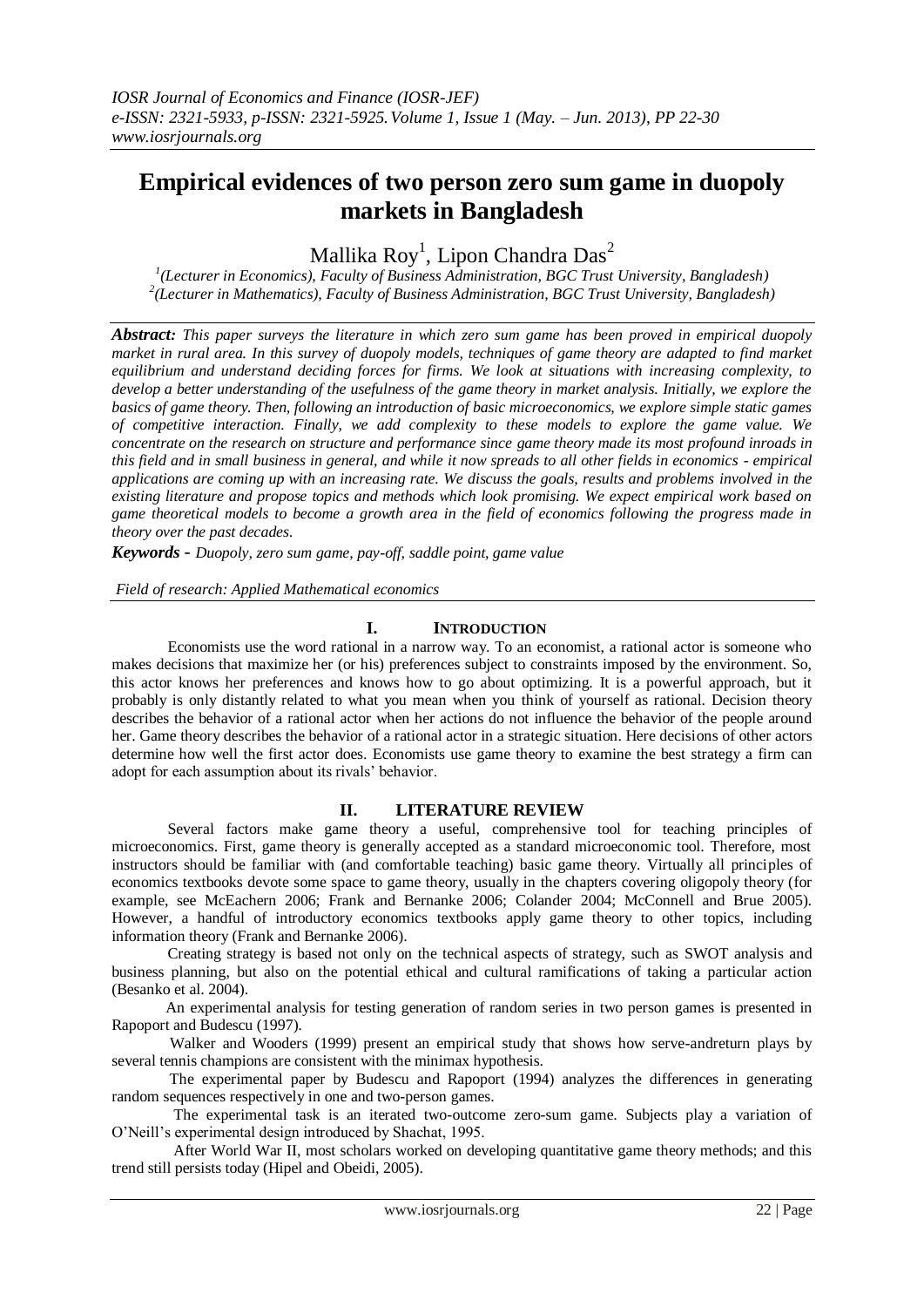# **III. MATERIALS AND METHODS**

The tools being used to analyze the behavior of customers in rural shops (30 shops) mostly from game theory, a branch of applied mathematical economics which give formal mathematical models for the behavior of individuals in situations of conflicting interests. For selecting the respondents, a convenience sampling technique was used in this study. In order to collect data, 40 shopkeepers from different villages were selected. The authors spent forty separate days to collect data from the selected shopkeepers. The models of game theory assume intelligent and rational decision makers. An intelligent decision maker is one that understands everything about the structure of the interaction, including the available information, assumptions, but also the fact that other decision makers are intelligent and rational. Rational decision makers always make decisions that are in their own best interest, which typically means maximizing an expected utility function. Game theory started out as a branch of economics, but its potential to model and analyze human behavior in a variety of situations was soon understood and it was applied in different rural shops. Open questions are employed to open up for a conversation with the 40 respondents (shopkeepers), to reveal their unique experiences of the strategies taken by them. Among them 30 respondents strategies were zero-sum game strategies and the rest were nonzero sum game strategies. Here, only zero sum game strategies have been employed.

## **IV. DATA ANALYSIS**

The interviews have been recorded to store as much information as possible so full attention could be directed to the respondent. The interviews are carefully listened to and each interview is written down as detailed reviews and frames the experiences told by the respondents. The interpreter checked the review so that no misunderstandings between him and the researcher had occurred. The language was rather poor during the interviews, so therefore no detailed transcriptions of them were made, as it was considered not fruitful. Instead the reviews are carefully written in order to maintain the respondents' stories the way they are told as much as possible.

# **V. RELATED CONCEPTS**

# **5.1 Oligopoly Market Structures:**

Markets differ from each other based on three important criteria:

- (i) the number of firms in a market;<br>(ii) the ease of entry into and exit from
- the ease of entry into and exit from the market; and
- (iii) The ability of firms to differentiate their products and hence exercise some control over price.

An oligopoly is a market with few firms selling products that may be differentiated. An oligopoly is a price setter (like a monopoly) and ability of new firms to enter is usually limited, though not completely barred. The prefix Oligo- means few. An example of an oligopolistic market is the automobile market in the U.S. or the telecom industry in Bangladesh. To understand how firms operate in an oligopolistic market, we have to use some knowledge about a branch of economics called strategy and game theory.

● Unlike a monopoly or a competitive firm, an oligopolistic firm considers how it's actions affect it's rivals and how it's rivals' actions affect it; each firm forms a strategy. A strategy is a "battle plan" or a plan of action that each firm will use to compete against the other firm in this oligopolistic market. In the models, strategies usually involve setting prices and/or quantities.

●We think of oligopolies as players competing with each other in a game { a game is a competition or contest between players where strategic behavior plays a key role. Game theory is a set of tools that economists, political scientists and military analysts use to analyze these game scenarios.

●A set of strategies is a Nash equilibrium if, holding the strategies of all other players (or firms) constant, no player (or firm) can obtain a higher pay-off (or profit) by choosing a different strategy. In the Nash equilibrium, no firm wants to change its strategy because each firm is using its best response {the strategy that maximizes its pay offs', given its beliefs about other players' strategies.

#### **5.2 Duopoly:**

A true **duopoly** is a specific type of [oligopoly](http://en.wikipedia.org/wiki/Oligopoly) where only two producers exist in one [market.](http://en.wikipedia.org/wiki/Market) In reality, this definition is generally used where only two firms have dominant control over a [market.](http://en.wikipedia.org/wiki/Market) Duopoly analysis by economists dates back to the 19th century. Some of the central concepts of duopoly analysis have to do with strategic behavior, and the analysis of strategic behavior is the heart of the 20th century discipline called game theory. So game theory builds on duopoly theory.

#### **5.3 Total Revenue:**

Total revenue is the total money received from the sale of any given quantity of output.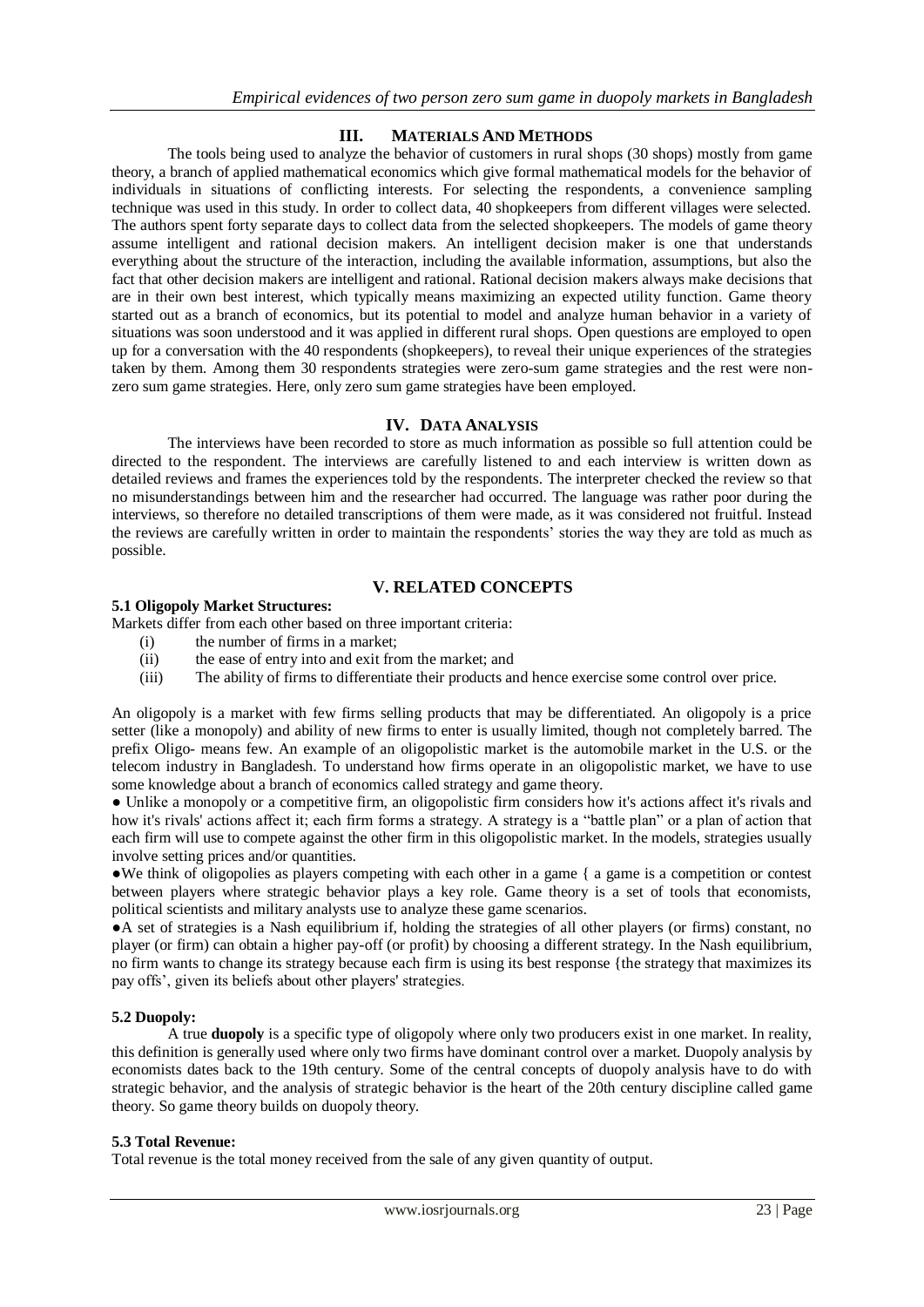It can be calculated as the selling price of the firm's product times the quantity sold, i.e. total revenue = price  $\times$ quantity

 $TR (O) = P (O) \times O$ 

where *Q* is the quantity of output sold, and *P*(*Q*) is the inverse demand function (the demand function solved out for price in terms of quantity demanded).( Jackson & Mclver)

#### **5.4 Game theory:**

Game theory is a study of strategic [decision making.](http://en.wikipedia.org/wiki/Decision_making) More formally, it is "the study of [mathematical](http://en.wikipedia.org/wiki/Mathematical_model)  [models](http://en.wikipedia.org/wiki/Mathematical_model) of conflict and cooperation between intelligent rational decision-makers" ( [Roger B. Myerson](http://en.wikipedia.org/wiki/Roger_B._Myerson) ,1991). "The essence of strategic thinking is the ability to put yourself in other's shoes and trying to figure out what they will do." (Polak ,2007)

Game theory is essentially the mathematical study of competition and cooperation. It illustrates how strategic interactions among players result in overall outcomes with respect to the preferences of those players. Such outcomes might not have been intended by any player (Stanford Encyclopedia of Philosophy, 2006).

#### **5.5 Zero-Sum Games**

The individual most closely associated with the creation of the theory of games is John von Neumann, one of the greatest mathematicians of the 20th century. Although others preceded him in formulating a theory of games - notably ´Emile Borel - it was von Neumann who published in 1928 the paper that laid the foundation for the theory of two-person zero-sum games. Von Neumann's work culminated in a fundamental book on game theory written in collaboration with Oskar Morgenstern entitled *Theory of Games and Economic Behavior*, 1944. Other discussions of the theory of games relevant for our present purposes may be found in the text book, *Game Theory* by Guillermo Owen, 2<sup>nd</sup> edition, Academic Press, 1982, and the expository book, *Game Theory and Strategy* by Philip D. Straffin, published by the Mathematical Association of America, 1993. The theory of von Neumann and Morgenstern is most complete for the class of games called two-person zero-sum games, i.e. games with only two players in which one player wins what the other player loses. These notes describe a simple class of games called two-player zero-sum games. Zero-sum games refer to games of pure conflict. The pay-off of one player is the negative of the pay-off of the other player. This formulation is probably appropriate for most parlor games, where the outcomes are either win, lose, or draw (and there is at most one winner or loser). Maybe it describes war. It is a restrictive assumption and is not appropriate to most economic applications, where there is a strong component of common interests mixed with the conflict.

We will show that in such games:

●An Equilibrium always exists;

●All equilibrium points yield the same pay-off for all players;

●The set of equilibrium points is actually the Cartesian product of independent sets of equilibrium strategies per player.

**Definition:** The *strategic form*, or *normal form*, of a two-person zero-sum game is given by a triplet (*X, Y, A*), where

(1) *X* is a nonempty set, the set of strategies of Player I

(2) *Y* is a nonempty set, the set of strategies of Player II

(3) *A* is a real-valued function defined on *X* × *Y*. (Thus, *A*(*x*, *y*) is a real number for every *x* ∈*X* and every *y* ∈ *Y* .)

The interpretation is as follows. Simultaneously, Player I chooses *x* <sup>∈</sup> *X* and Player II chooses *y* <sup>∈</sup> *Y* , each unaware of the choice of the other. Then their choices are made known and I wins the amount  $A(x, y)$  from II. Depending on the monetary unit involved,  $A(x, y)$  will be cents, dollars, pesos, beads, etc. If *A* is negative, I pays the absolute value of this amount to II. Thus,  $A(x, y)$  represents the winnings of I and the losses of II. This is a very simple definition of a game

#### **5.6 Payoff**

A payoff is a number, also called utility, which reflects the desirability of an outcome to a player, for whatever reason. When the outcome is random, payoffs are usually weighted with their probabilities. The expected payoff incorporates the player's attitude towards risk.

**5.7 Saddle points:** Occasionally it is easy to solve the game. If some entry *aij* of the matrix *A* has the property that

(1) *aij* is the minimum of the *i*th row, and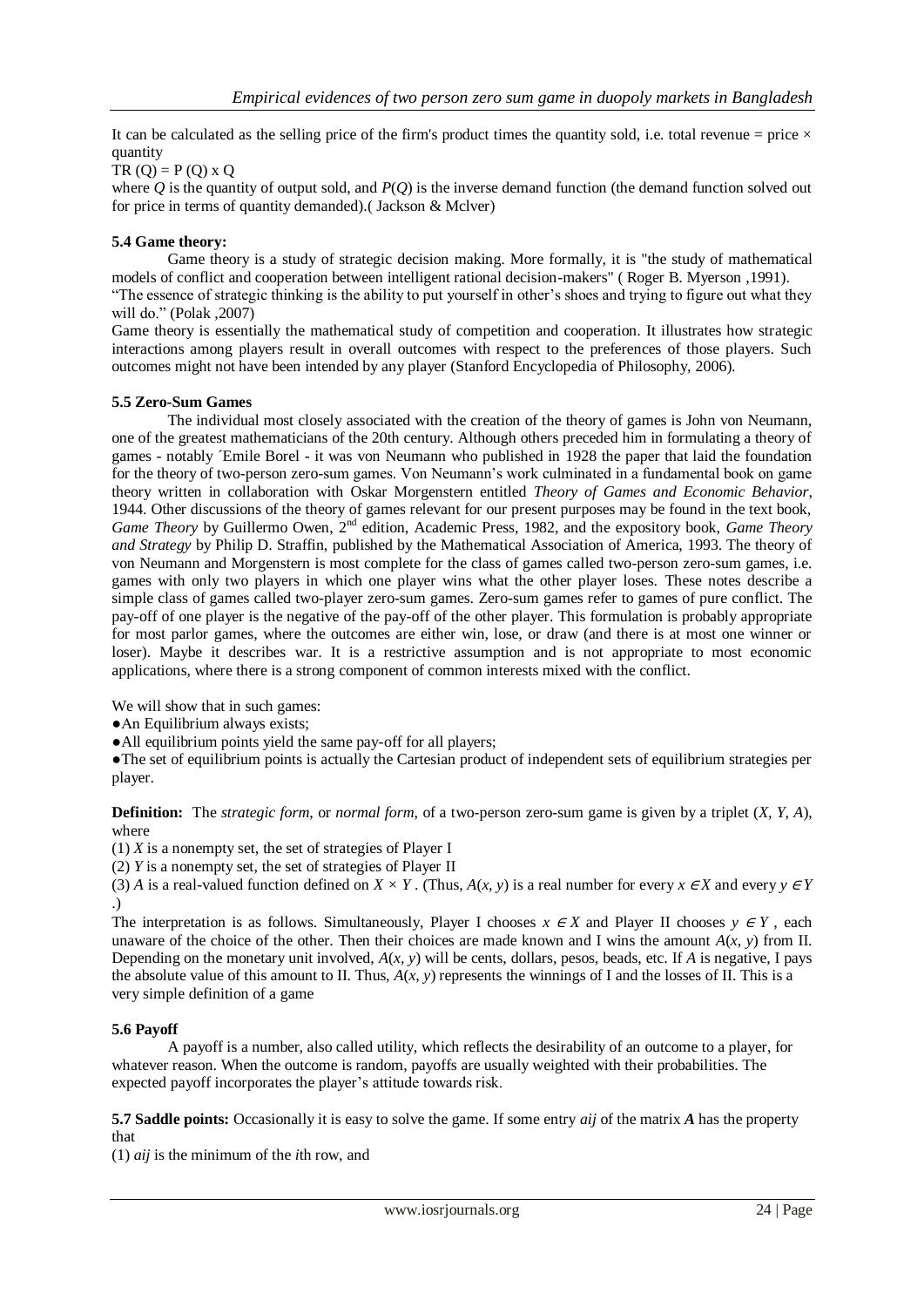(2) *aij* is the maximum of the *j*th column, then we say *aij* is a saddle point. If *aij* is a saddle point, then Player I can then win at least *aij* by choosing row *i*, and Player II can keep her loss to at most *aij* by choosing column *j*. Hence *aij* is the value of the game.

### **5.8 Basic Assumption of 2 person 0-sum games**:

Each player chooses a strategy that enables him to do the best he can given that the opponent knows the strategy he is following.

| Row Player's   |       | Column player's strategy |                  | Row     |
|----------------|-------|--------------------------|------------------|---------|
| Strategy       | Col 1 | Col 2                    | Col <sub>3</sub> | minimum |
| Row 1          |       |                          | 10               |         |
| Row 2          |       |                          |                  |         |
| Row 3          | O     |                          |                  |         |
| Column maximum |       |                          |                  |         |

If Row Player (RP) chooses R1, the assumption implies that the Column Player (CP) will choose C1 or C2 and hold the RP to a reward of 4 (the smallest number in row 1 of the game matrix). If RP chooses R2, CP will choose C3 and hold the RP's reward to 1 (the smallest-minimum in the second row). If RP chooses R3 then CP will allow him 5. Thus, the assumption  $\rightarrow$ RP should choose the row having the largest minimum. Since max (4,  $1, 5) \rightarrow 5$ , RP chooses R3. This ensures a win of at least max (row minimum) = 5

If the CP chooses C1, the RP will choose R3 (to maximize earnings). If CP chooses C2 the RP will choose R3. If the CP chooses C3 the RP will choose R1 (10 = max (10, 1, 7)). Thus the CP can hold his losses to min (column max) = min  $(6, 5, 10) = 5$  by choosing C2.

Thus, the RP can ensure at least 5 (win) and the CP can hold the RP's gains to at most 5. Thus, the only rational outcome of this game is for the RP to win 5. The RP cannot expect to win more because the CP (by choosing C2) can hold RP's win to 5.

The game matrix we have analyzed satisfies the **SADDLE POINT CONDITION** property

 $(Maximum over all rows) (Row minimum) = (Minimum over all columns) (Column maximum)$  (1)

Any 2 person 0-sum game (2p0sg) satisfying (1) is said to have a SADDLE POINT. If a 2p0sg has a saddle point the RP should choose any R strategy attaining the maximum on the LHS of (1) and a CP should choose a C strategy attaining the minimum on the RHS. In the game considered a saddle point occurred at R3 and C2. Therefore, saddle point  $=(3, 2)$ . If the game has a saddle point we call the common value to both sides of (1) the VALUE (v) of the game. In the above case  $v = 5$ .

# **VI. EMPIRICAL EVIDENCE**

Here 15 observations have been employed where the same strategies were followed. As the shops are local shops, customers are fixed per day. Two shopkeepers has set price of a product at higher price than initial price. But one shopkeeper betrayed with another and decreased the price than initial price. In this situation, in some cases high price setter will be winner and low price setter will be loser. Again, in some cases, high price setter will be loser and low price setter will be winner.

#### **6.1 Assumption:**

- 1) There are only two players in an observation around one square kilometer area.
- 2) The costs are unchangeable as they are not known to future occurrences.

# **6.2 Observations:**

|  | <b>Observation 1: Item: patties</b> |  |  |
|--|-------------------------------------|--|--|
|--|-------------------------------------|--|--|

|                          | $1st$ shopkeeper | $2nd$ shopkeeper |
|--------------------------|------------------|------------------|
| Initial Price (per unit) | Tk 8             | Tk 8             |
| Customer (per day)       | 15               | 15               |
| Revenue                  | Tk 120           | Tk 120           |
| New price                | <b>Tk 10</b>     | Tk 7             |
| Customer (per day)       | 10               | 20               |
| Revenue                  | Tk 100           | Tk 140           |
| Gain/Loss                | Loss: Tk 20      | Gain: Tk 20      |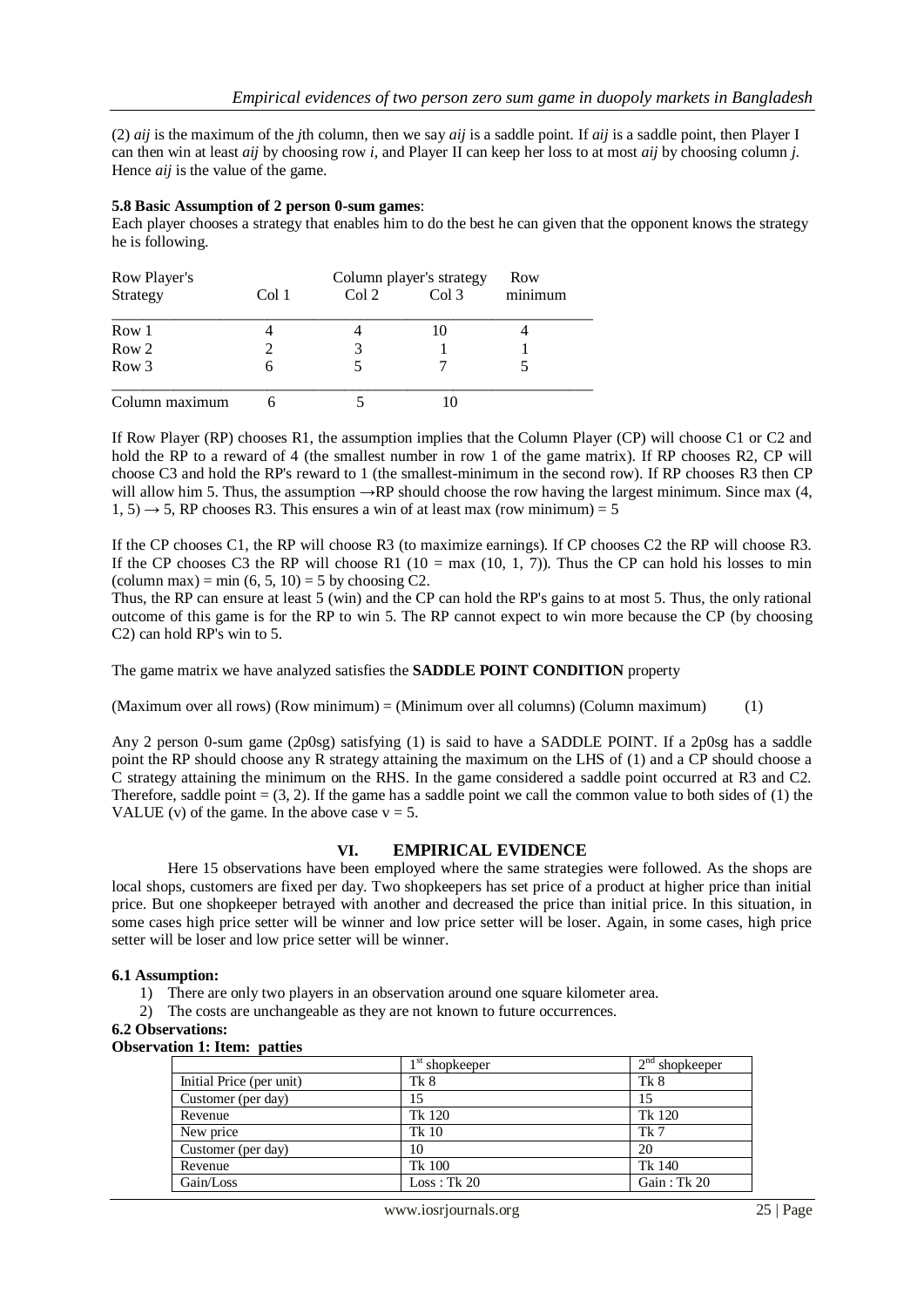Therefore, pay off matrix, Shopkeeper 1 [-20] Saddle Point: (1,1) Game value,  $V = -20$ 

#### **Observation 2: Item: Brinjal**

|                              | $1st$ shopkeeper | $2nd$ shopkeeper |
|------------------------------|------------------|------------------|
| Initial Price (per kilogram) | Tk 30            | Tk 30            |
| Customer (per day)           | 20               | 20               |
| Revenue                      | Tk 600           | Tk 600           |
| New price (per kilogram)     | Tk 33            | Tk 28            |
| Customer (per day)           | 16               | 24               |
| Revenue                      | Tk 528           | Tk 672           |
| Gain/Loss                    | Loss: Tk 72      | Gain : Tk 72     |

Shopkeeper 2

Therefore, pay off matrix, Shopkeeper 1 [-72] Saddle Point: (1,1) Game value,  $V = -72$ 

# **Observation 3: Item: Cigarette (More Brand)**

|                          | $1st$ shopkeeper | $2nd$ shopkeeper |
|--------------------------|------------------|------------------|
| Initial Price (per unit) | Tk <sub>9</sub>  | Tk <sub>9</sub>  |
| Customer (per day)       | 15               |                  |
| Revenue                  | Tk 135           | Tk 135           |
| New price                | Tk 11            | Tk 8             |
| Customer (per day)       | 10               | 20               |
| Revenue                  | Tk 110           | Tk 160           |
| Gain/Loss                | Loss: Tk 25      | Gain: $Tk 25$    |

Shopkeeper 2

Therefore, pay off matrix, Shopkeeper 1  $[-25]$ Saddle Point: (1,1) Game value,  $V = -25$ 

## **Observation 4: Item: Cigarette (Benson brand)**

|                          | $1st$ shopkeeper | $2nd$ shopkeeper |
|--------------------------|------------------|------------------|
| Initial Price (per unit) | <b>Tk 10</b>     | Tk 10            |
| Customer (per day)       | 20               | 20               |
| Revenue                  | Tk 200           | Tk 200           |
| New price                | Tk 13            | Tk 8             |
| Customer (per day)       | 16               | 24               |
| Revenue                  | Tk 208           | Tk 192           |
| Gain/Loss                | Gain: Tk 8       | Loss: Tk 8       |

Shopkeeper 2

Therefore, pay off matrix, Shopkeeper 1 [8] Saddle Point: (1,1) Game value,  $V = 8$ 

## **Observation 5: Item: Potato Chop**

|                          | $1st$ shopkeeper | $2nd$ shopkeeper |
|--------------------------|------------------|------------------|
| Initial Price (per unit) | Tk 6             | Tk 6             |
| Customer (per day)       | 20               | 20               |
| Revenue                  | Tk 120           | Tk 120           |
| New price                | Tk <sub>9</sub>  | Tk 4             |
| Customer (per day)       | 16               | 24               |
| Revenue                  | Tk 144           | Tk 96            |
| Gain/Loss                | Gain : Tk 24     | Loss: Tk 24      |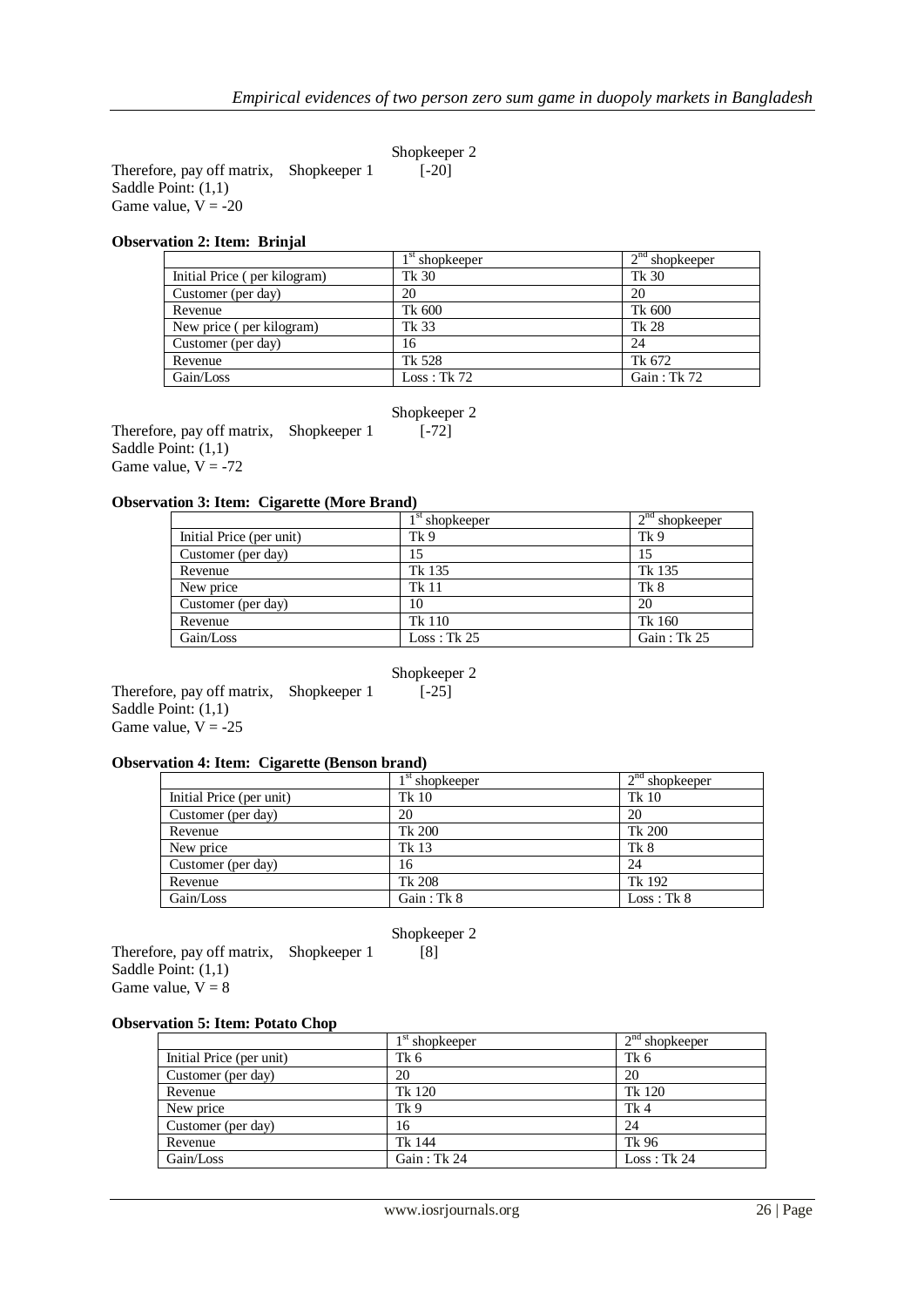Therefore, pay off matrix, Shopkeeper 1 [24] Saddle Point: (1,1) Game value,  $V = 24$ 

#### **Observation 6: Item: Egg Chop**

|                          | $1st$ shopkeeper | $2nd$ shopkeeper |
|--------------------------|------------------|------------------|
| Initial Price (per unit) | Tk 12            | Tk 12            |
| Customer (per day)       | 18               | 18               |
| Revenue                  | Tk 216           | Tk 216           |
| New price                | Tk 14            | <b>Tk 11</b>     |
| Customer (per day)       | 12               | 24               |
| Revenue                  | Tk 168           | Tk 169           |
| Gain/Loss                | Loss: Tk 48      | Gain: Tk 48      |

Shopkeeper 2

Therefore, pay off matrix, Shopkeeper 1 [-25] Saddle Point: (1,1) Game value,  $V = -25$ 

# **Observation 7: Item: Banana**

|                          | $1st$ shopkeeper | $2nd$ shopkeeper |
|--------------------------|------------------|------------------|
| Initial Price (per pair) | Tk 10            | Tk 10            |
| Customer (per day)       | 20               | 20               |
| Revenue                  | Tk 200           | Tk 200           |
| New price                | Tk 16            | Tk 6             |
| Customer (per day)       | 16               | 24               |
| Revenue                  | Tk 256           | Tk 144           |
| Gain/Loss                | Gain : Tk 56     | Loss: Tk 56      |

#### Shopkeeper 2

Therefore, pay off matrix, Shopkeeper 1  $\begin{bmatrix} 56 \end{bmatrix}$ Saddle Point: (1,1) Game value,  $V = 56$ 

## **Observation 8: Item: cup of tea**

|                         | $1st$ shopkeeper | $2nd$ shopkeeper |
|-------------------------|------------------|------------------|
| Initial Price (per cup) | Tk 5             | Tk 5             |
| Customer (per day)      | 30               | 30               |
| Revenue                 | Tk 150           | Tk 150           |
| New price (per cup)     | Tk 7             | Tk4              |
| Customer (per day)      | 20               | 40               |
| Revenue                 | Tk 140           | Tk 160           |
| Gain/Loss               | Loss: Tk 10      | Gain : Tk 10     |

Shopkeeper 2

Therefore, pay off matrix, Shopkeeper  $1$  [-10] Saddle Point: (1,1) Game value,  $V = -10$ 

#### **Observation 9: Item: Vegetable Curry**

|                          | $1st$ shopkeeper | $2nd$ shopkeeper |
|--------------------------|------------------|------------------|
| Initial Price (per bowl) | Tk 15            | Tk 15            |
| Customer (per day)       | 18               | 18               |
| Revenue                  | Tk 270           | Tk 270           |
| New price (per bowl)     | Tk 17            | Tk 14            |
| Customer (per day)       | 12               | 24               |
| Revenue                  | Tk 204           | Tk 336           |
| Gain/Loss                | Loss: Tk 66      | Gain : Tk 66     |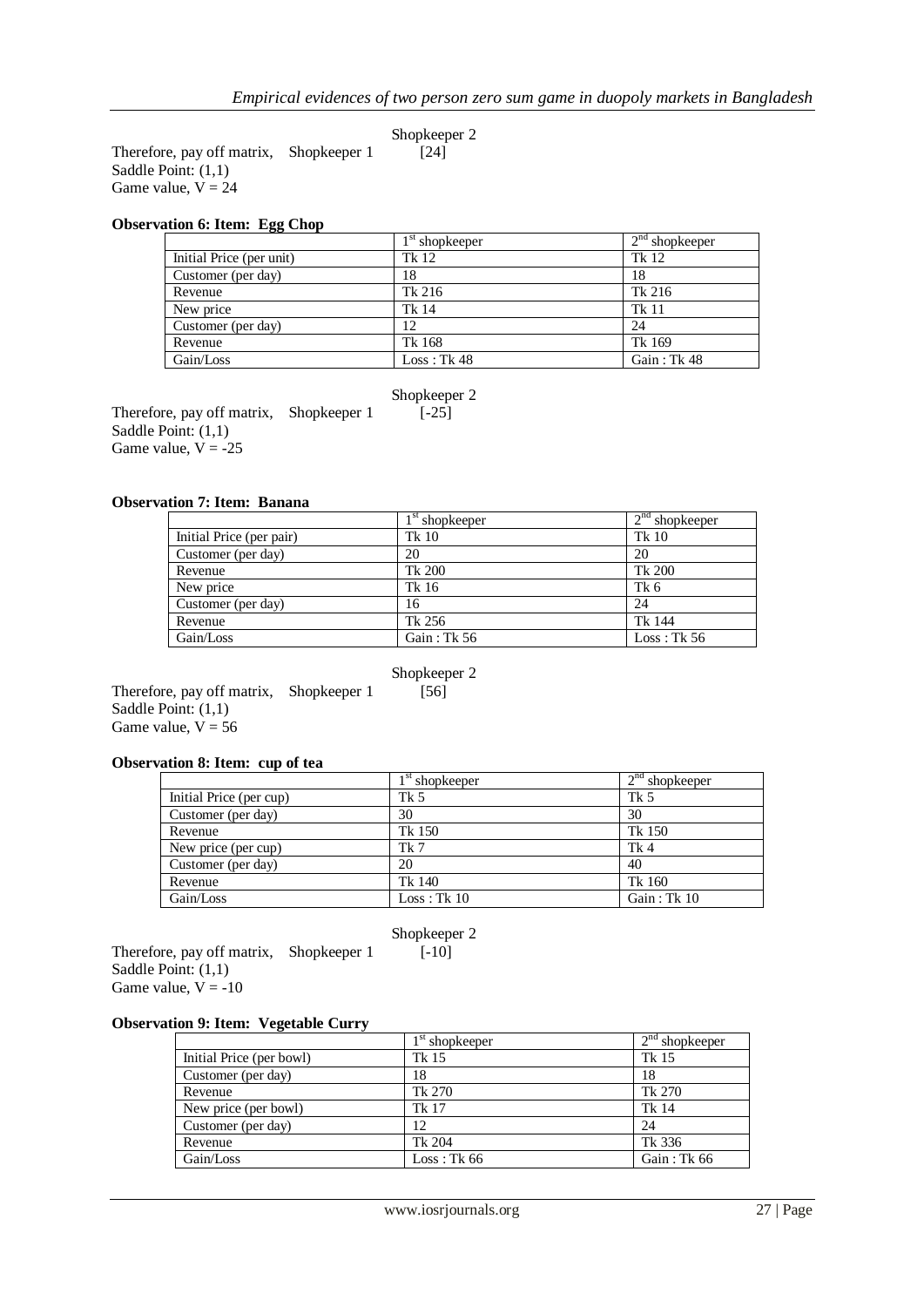Therefore, pay off matrix, Shopkeeper 1 [-66] Saddle Point: (1,1) Game value,  $V = -66$ 

# **Observation 10: Item: Shingara (a Bengali snack)**

|                          | $1st$ shopkeeper | $2nd$ shopkeeper |
|--------------------------|------------------|------------------|
| Initial Price (per unit) | Tk <sub>3</sub>  | Tk <sub>3</sub>  |
| Customer (per day)       | 21               | 21               |
| Revenue                  | Tk 63            | Tk 63            |
| New price                | Tk 5             | Tk <sub>2</sub>  |
| Customer (per day)       | 14               | 28               |
| Revenue                  | Tk 70            | Tk 56            |
| Gain/Loss                | Gain: TK 7       | Loss: Tk 7       |

### Shopkeeper 2

Therefore, pay off matrix, Shopkeeper 1 [7] Saddle Point: (1,1) Game value,  $V = 7$ 

# **Observation 11: Item: Candle**

|                          | $1st$ shopkeeper | $2nd$ shopkeeper |
|--------------------------|------------------|------------------|
| Initial Price (per unit) | Tk 6             | Tk 6             |
| Customer (per day)       |                  |                  |
| Revenue                  | Tk 54            | Tk 54            |
| New price                | Tk 8             | Tk 5             |
| Customer (per day)       |                  | 12               |
| Revenue                  | Tk 48            | Tk 60            |
| Gain/Loss                | Loss: Tk 6       | Gain : Tk 6      |

# Shopkeeper 2

Therefore, pay off matrix, Shopkeeper 1  $[-6]$ Saddle Point: (1,1) Game value,  $V = -6$ 

#### **Observation 12: Item: Potato**

|                              | $1st$ shopkeeper | $2nd$ shopkeeper |
|------------------------------|------------------|------------------|
| Initial Price (per kilogram) | Tk 25            | Tk 25            |
| Customer (per day)           | 30               | 30               |
| Revenue                      | Tk 750           | Tk 750           |
| New price (per kilogram)     | Tk 27            | Tk 24            |
| Customer (per day)           | 20               | 40               |
| Revenue                      | Tk 540           | Tk 960           |
| Gain/Loss                    | Loss: Tk 210     | Gain: Tk 210     |

 Shopkeeper 2 Therefore, pay off matrix, Shopkeeper 1 [-210] Saddle Point: (1,1) Game value,  $V = -210$ 

# **Observation 13: Item: Rice (Jirashai )**

|                              | $1st$ shopkeeper | $2nd$ shopkeeper |
|------------------------------|------------------|------------------|
| Initial Price (per kilogram) | Tk 40            | Tk 40            |
| Customer (per day)           | 21               | 21               |
| Revenue                      | Tk 840           | Tk 840           |
| New price (per kilogram)     | Tk 44            | Tk 37            |
| Customer (per day)           | 18               | 24               |
| Revenue                      | Tk 792           | Tk 888           |
| Gain/Loss                    | Loss: Tk 48      | Gain: Tk 48      |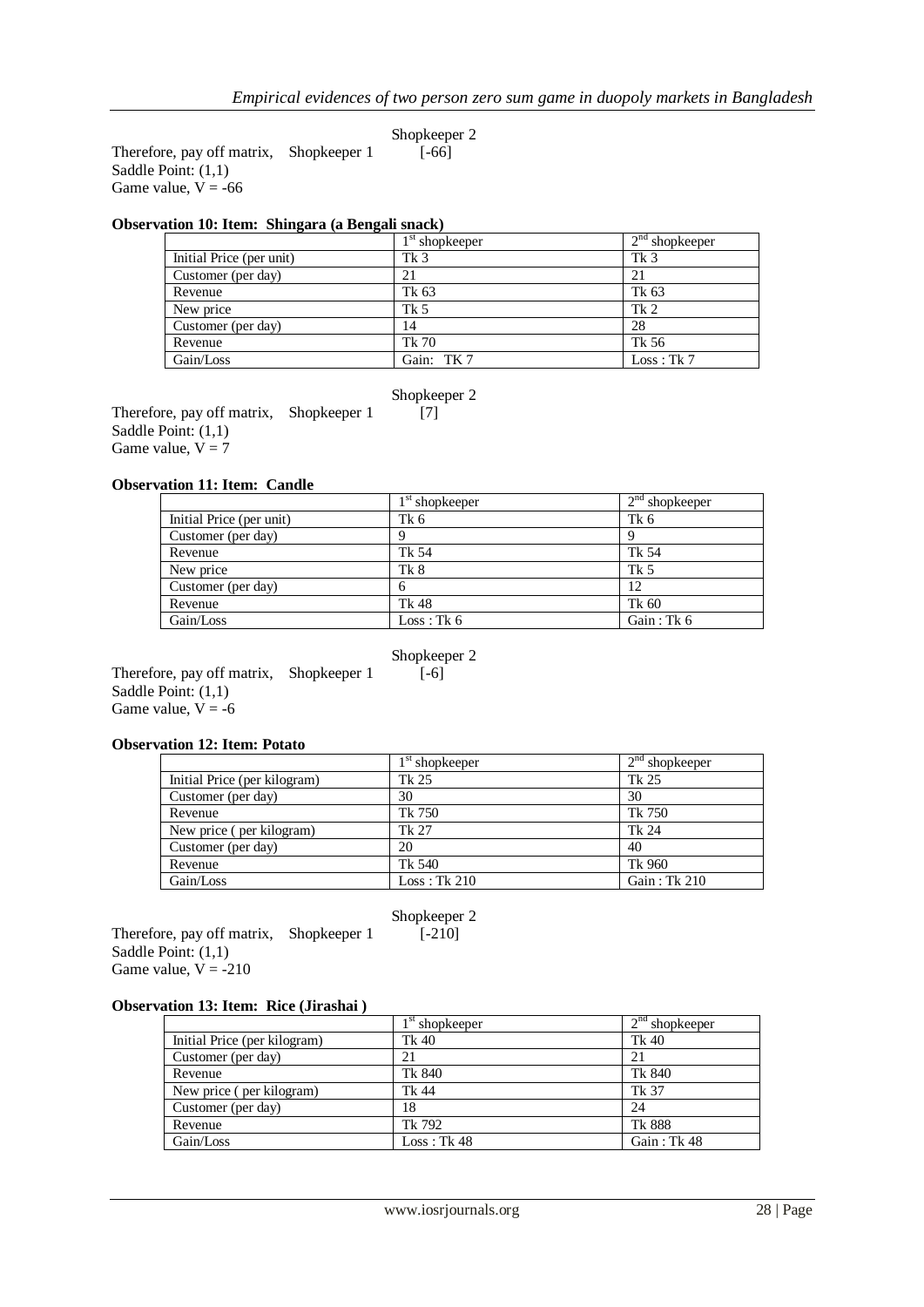Therefore, pay off matrix, Shopkeeper 1 [-48] Saddle Point: (1,1) Game value,  $V = -48$ 

#### **Observation 14: Item: Onion**

|                              | $1st$ shopkeeper | $2nd$ shopkeeper |
|------------------------------|------------------|------------------|
| Initial Price (per kilogram) | Tk 32            | Tk 32            |
| Customer (per day)           | 14               | 14               |
| Revenue                      | Tk 448           | Tk 448           |
| New price (per kilogram)     | Tk 34            | Tk 31            |
| Customer (per day)           | 12               | 16               |
| Revenue                      | Tk 432           | Tk 464           |
| Gain/Loss                    | Loss: Tk 16      | Gain: $Tk 16$    |

Shopkeeper 2

Therefore, pay off matrix, Shopkeeper 1 [-16] Saddle Point: (1,1) Game value,  $V = -16$ 

#### **Observation 15: Item: Rice (Basmati)**

|                              | $1st$ shopkeeper | $2nd$ shopkeeper |
|------------------------------|------------------|------------------|
| Initial Price (per kilogram) | Tk 50            | Tk 50            |
| Customer (per day)           |                  |                  |
| Revenue                      | Tk 350           | Tk 350           |
| New price (per kilogram)     | Tk 54            | Tk 47            |
| Customer (per day)           | h                |                  |
| Revenue                      | Tk 324           | Tk 376           |
| Gain/Loss                    | Loss: Tk 26      | Gain : Tk 26     |

Shopkeeper 2

Therefore, pay off matrix, Shopkeeper 1 [-26]

#### **VII. RESULTS**

We have shown that in 2-player zero sum game the gain-ceiling for shopkeeper 1 is equal to the lossfloor for shopkeeper 2. We denote this value simply by *V* and call it the *value of the game*.

#### **VIII. CONCLUSION**

Game theory can provide insights for understanding or resolving strategy conflicts which often are multi-criteria multi-decision-makers problems. It sometimes can reflect and address socio-economic characteristics of business problems even without detailed quantitative information and without a need to express performances in conventional economic and financial terms. Game theory can predict if the optimal resolutions are reachable and explain the decision makers' behavior under specific conditions. By simple examples of 1x1 games, it was discussed how game theory results might not be optimal for the whole system and how decision makers can make decisions based on self interests and the problem's current structure. The examples presented here are very simple. But, understanding the basic concepts of game theory allows for modeling complicated problems to gain valuable insights into strategic behaviors of the shopkeepers.

#### **REFERENCES**

- [1]. Besanko, D., et al. 2004. *Economics of Strategy*. 3rd ed. Hoboken, NJ: John Wiley and Sons
- [2]. Budescu, D.V., and Rapoport, A. (1994). Subjective Randomization in One-and-Two- Person Games. Journal of Behavioral Decision Making. Vol. 7, 261-278.
- [3]. Colander, D. 2004. *Economics*. 5th ed. New York: McGraw-Hill.
- [4]. Frank, R., and Bernanke, B. 2006. *Principles of Economics*. 3rd ed. New York: McGraw-Hill.
- [5]. Hipel, K.W., Obeidi, A., 2005. Trade versus the environment strategic settlementfrom a systems engineering perspective. Systems Engineering 8 (3).
- [6]. Jackson & Mclver, *Microeconomics* 8th edition.gando McConnell, C., and Brue, S. 2005. *Economics: Principles, Problems and Policies*. 16th ed. New York: Mc-Graw-Hill.
- [7]. McEachern, W. 2006. *Economics: A Contemporary Introduction*. 7th ed. Mason, OH: Thomson/ Southwestern Publishers.
- [8]. Rapoport, A., and Budescu, D.V. (1997). Randomization in individual choice behavior.
- [9]. Polak, B. (2007), Open Yale Courses, available at: http://academicearth.org/courses/game-theory/, Lecture 1.
- [10]. [Roger B. Myerson](http://en.wikipedia.org/wiki/Roger_B._Myerson) (1991). *Game Theory: Analysis of Conflict,* Harvard University Press, Shachat, J (1995). Mixed strategy play and the minimax hypothesis. University of Arizona.